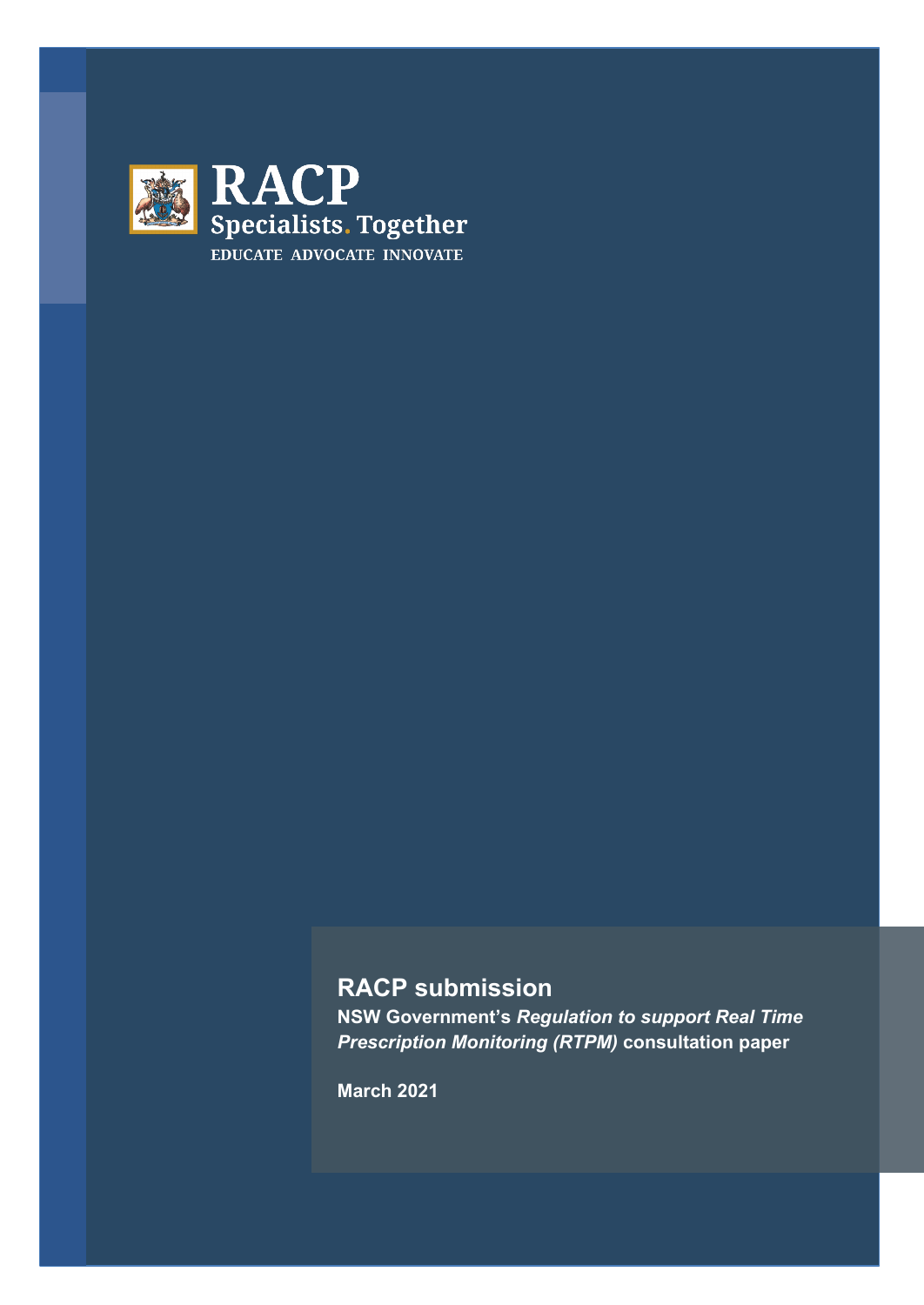## **About The Royal Australasian College of Physicians (RACP)**

The RACP trains, educates and advocates on behalf of over 18,860 physicians and 8,830 trainee physicians, across Australia and New Zealand. The RACP represents a broad range of medical specialties including general medicine, paediatrics and child health, cardiology, respiratory medicine, neurology, oncology, public health medicine, infectious diseases medicine, occupational and environmental medicine, palliative medicine, sexual health medicine, rehabilitation medicine, geriatric medicine, clinical pharmacology, and addiction medicine. Beyond the drive for medical excellence, the RACP is committed to developing health and social policies which bring vital improvements to the wellbeing of patients.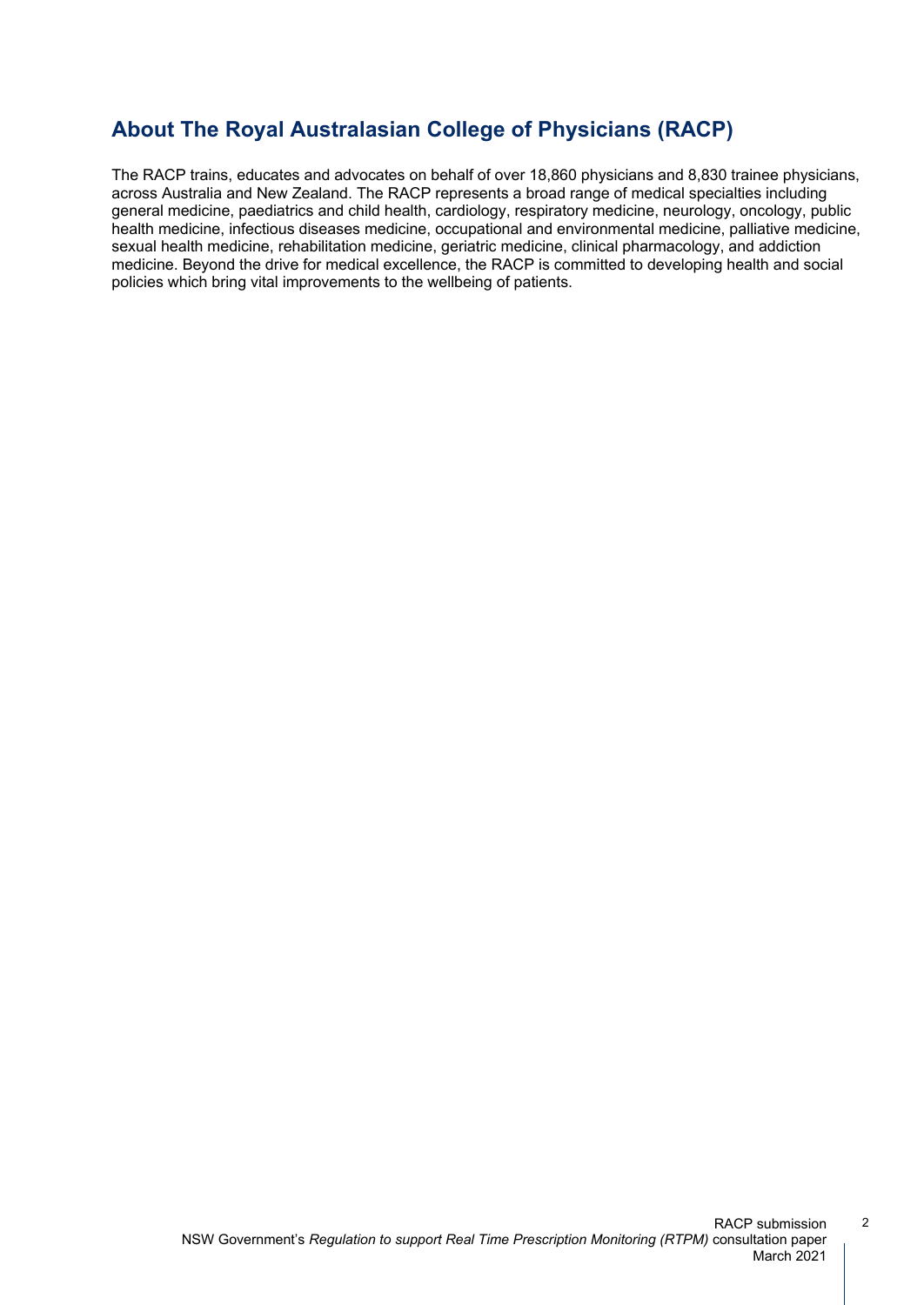# **RACP submission**

The Royal Australasian College of Physicians (RACP) and its Australasian Chapter of Addiction Medicine (AChAM) welcome this opportunity to provide feedback to the New South Wales Government's Ministry of Health on its consultation paper titled *Regulation to support Real Time Prescription Monitoring (RTPM).*

This submission has been led by the RACP's AChAM with input from the RACP-affiliated Australasian Society of Clinical and Experimental Pharmacologists and Toxicologists (ASCEPT).

### **Executive summary**

We welcome the Commonwealth Government and the NSW Government's actions towards implementing Real Time Prescription Monitoring (RTPM) of targeted high-risk medications as a way of reducing harm from prescription medicines. We regard the roll-out of RTMP as a rational response to consistent evidence of growing harms associated with certain prescription medications, particularly prescription opioids.

We support the proposed amendments to the legislation as set out in the NSW Ministry of Health's Consultation Paper. We recommend that the NSW Ministry of Health and the NSW Government:

- 1. Implement wider service planning focused on improving availability and access to multidisciplinary teams of qualified health professionals with expertise in addiction medicine and pain management; increasing funding for addiction medicine and other evidence-based alcohol and drug treatment services more broadly, and training GPs in managing patients with prescription drug and other substance use disorders.
- 2. Ensure that prescribers are well informed about RTPM and how to support patients identified by the system through the development of the proposed training for all prescribers (i.e. both specialist physicians and GPs in addition to pharmacists) with expert input from addiction medicine specialists.
- 3. Develop clinical guidelines aimed at all prescribers to complement this training. These guidelines need to cover issues such as what actions prescribers should take when a patient is identified through RTPM, how prescribers should communicate with each other regarding notifications about an individual patient in their care and where prescribers should direct patients identified as having a substance use disorder for support and assistance.
- 4. Ensure that clear evidence-based guidance on safe and effective opioid tapering are made available to all prescribers.
- 5. Invest in research, evaluation and service models that combine pain and addiction medicine to build the evidence-base on how best to treat complex patients with concurrent chronic pain and substance use disorders.
- 6. Implement ongoing monitoring and evaluation of RTPM to ensure the system can be improved to best serve the health needs of patients and the broader community.

Sustained, long-term funding to increase the capacity of drug and alcohol services to meet the demand for treatment, combined with real and persistent efforts to reduce disadvantage and inequities within society, is the only real solution to reducing substance dependency. Access to quality treatment, delivered by a suitably trained workforce, is fundamental for anyone struggling with addiction, and this should be the main priority for policy development and investment in this area.

Thank you again for this opportunity to provide feedback on RTPM Consultation Paper. We would greatly appreciate the opportunity to meet with you to discuss the practical steps the NSW Government could take to address these broader issues in order to fully realise the potential benefits of the implementation of RTPM across your state. To arrange this meeting or for further information about this correspondence, please contact Ms Claire Celia, Senior Policy & Advocacy Officer on [Policy@racp.edu.au.](mailto:Policy@racp.edu.au)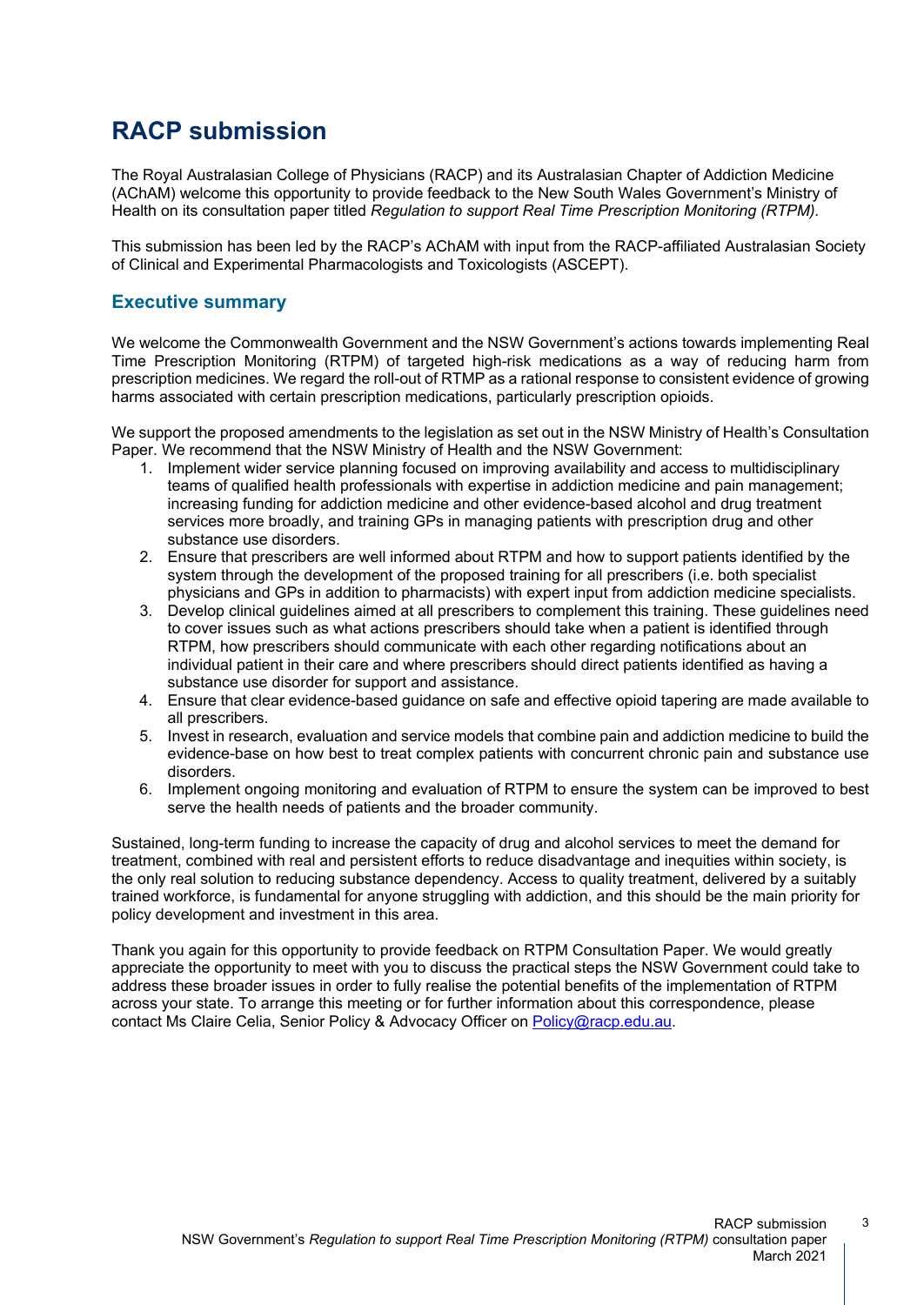### **Submission**

The RACP and its AChAM welcome the Commonwealth Government and the NSW Government's actions towards implementing Real Time Prescription Monitoring (RTPM) of targeted high-risk medications as a way of reducing harm from prescription medicines. In the same vein, we were strong supporters of the upscheduling of codeine products by the Therapeutic Goods Administration (TGA) from Schedule 2/3 to Schedule 4 which came into effect on 1 February 2018 as an important measure to reduce harm from prescription opioids.[1](#page-3-1)

Prescription opioids, often combined with benzodiazepines, contribute to more deaths than illicit drugs in Australia. The latest figures from the Australian Bureau of Statistics (ABS)<sup>[2](#page-3-2)</sup> on opioid-induced deaths in Australia show that opioids accounted for just over 3 deaths per day in 2018, the majority of which were unintentional overdoses in middle aged males involving the use of pharmaceutical opioids, often in the presence of other substances. ABS data also show that prescription opioids were identified in over 70% of these deaths with the natural and semi-synthetic opioids, including codeine, oxycodone and morphine being the most common prescription opioids present, followed by synthetic opioids[.2](#page-3-0)

RTPM can reduce the harm from overuse or inappropriate use of prescription medicines in two ways:

- <span id="page-3-0"></span>(1) as a means to prevent more than one doctor from prescribing sedating medication to one patient at the same time
- (2) by assisting in the identification of people who are most probably prescription drug dependent and for whom unsupervised sedative medication presents a particularly high risk. For opioid-dependent patients, supervised dosing for (for example with methadone or buprenorphine) may be the most appropriate course of action.

#### **Proposed amendments to the legislation**

We support the proposed amendments to the legislation as set out in the NSW Ministry of Health's Consultation Paper*.* We regard the roll-out of RTPM as a rational response to consistent evidence of growing harms associated with certain prescription medications, particularly prescription opioids.

Prescription monitoring systems alert a prescriber considering issuing a prescription for a Schedule 8 or Schedule 4 medication to previous and/or current excessive and/or inappropriate prescribing or use. The timely availability of such information is an important component of good, safe and ethical clinical practice. The Federal [Prescription Shopping Information Service \(PSIS\)](https://www.servicesaustralia.gov.au/organisations/health-professionals/services/medicare/prescription-shopping-programme) is very helpful but is restricted by the criteria (number of doctors, number of prescriptions) under which it operates. RTPM is a tool that can assist in addressing overprescribing and overuse of high-risk prescription medicines such as opioids and benzodiazepines.

We note and welcome that the proposed legislative amendments will exempt "particular types of prescribers in some settings such as palliative care where some of these monitored medicines are routinely used for pain and symptom relief" as outlined in the Consultation Paper. It is essential to ensure the sustainable access to prescription opioids for use in palliative care as outlined in the *[Position Statement from Palliative Care Australia](https://palliativecare.org.au/wp-content/uploads/dlm_uploads/2019/05/PalliativeCare-Opioid-Position-Final.pdf)*  which has been endorsed by the RACP. This statement emphasises that "regulations regarding the availability or accessibility of opioids that may inadvertently lead to limitations on palliative care must be carefully considered" and that "research demonstrates opioids as a safe, effective medication for patients with distressing symptoms related to life-limiting illness, when prescribed in conjunction with clinical practice guidelines."

The RACP-affiliated Australasian Society of Clinical and Experimental Pharmacologists and Toxicologists (ASCEPT), has advised that it welcomes any recommendation to implement an RTPM solution within NSW that can harmonise with other RTPMs nationally. To achieve this harmonisation, ASCEPT strongly recommends:

1) a multi-partisan approach across states and territories to ensure legislation is in place that allows access to RTPM information across all jurisdictions, and

<span id="page-3-1"></span><sup>1</sup> RACP (2018), Media Release, *RACP supports changes to codeine scheduling.* Available online: [https://www.racp.edu.au/news-and](https://www.racp.edu.au/news-and-events/media-releases/racp-supports-changes-to-codeine-scheduling)[events/media-releases/racp-supports-changes-to-codeine-scheduling](https://www.racp.edu.au/news-and-events/media-releases/racp-supports-changes-to-codeine-scheduling) [last accessed 23/02/2021]

<span id="page-3-2"></span><sup>&</sup>lt;sup>2</sup> ABS (2019), Opioid-induced deaths in Australia. Available online: <u><https://www.abs.gov.au/articles/opioid-induced-deaths-australia></u> [last accessed 23/02/2021]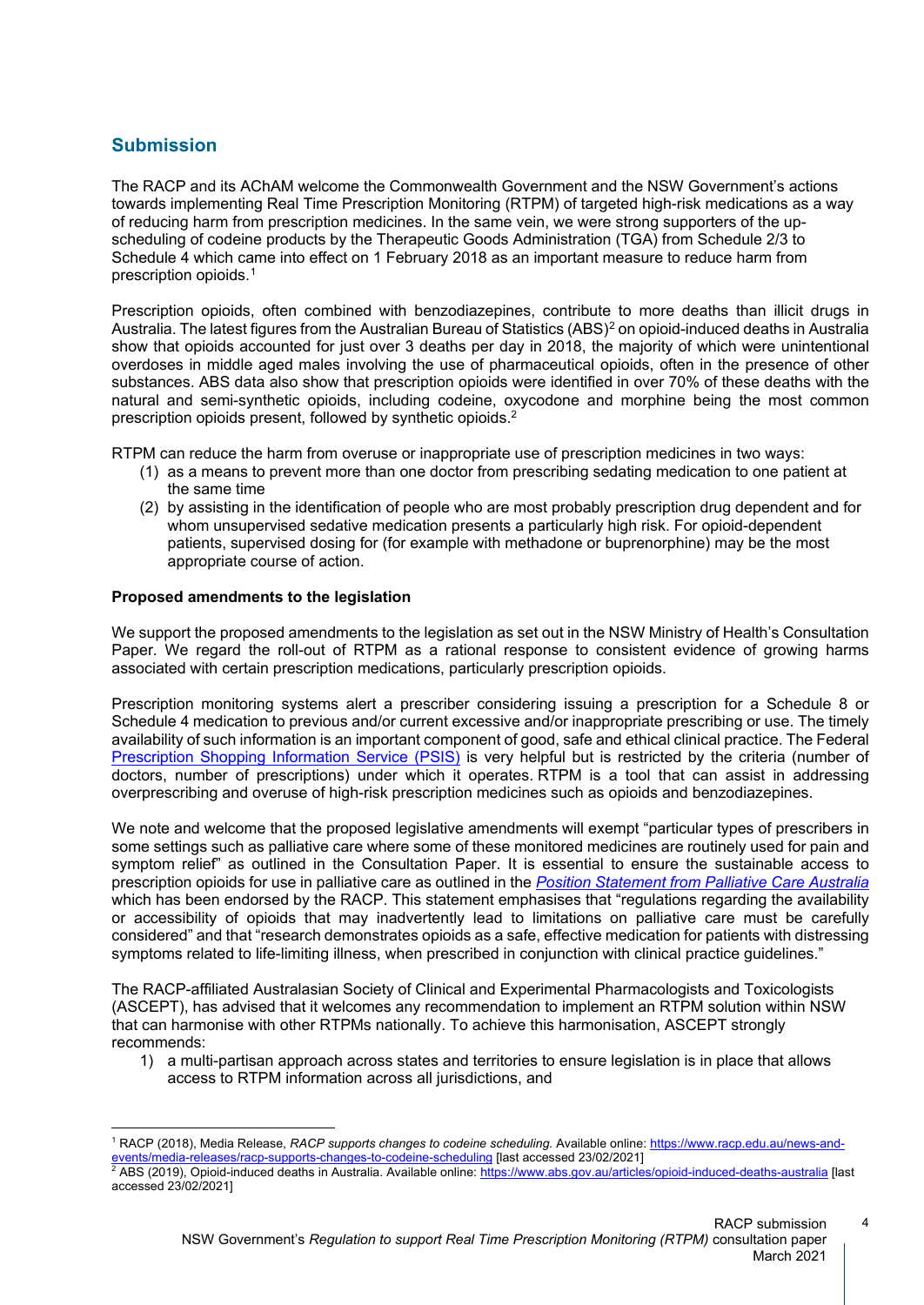2) that all prescribing and dispensing software companies work collectively for a solution that works for all platforms to enable the legislation.

In addition, ASCEPT highlights that the RPTM system should be consistent with the [National Medicines](https://www1.health.gov.au/internet/main/publishing.nsf/content/national+medicines+policy-1)  [Policy.](https://www1.health.gov.au/internet/main/publishing.nsf/content/national+medicines+policy-1) In particular, RTPM should not limit access to medicines for people who require ongoing use and ensuring access to other treatments such as Opioid Agonist Treatment when RTPM indicates inappropriate use of medicines. RTPM should be subject to robust evaluation of both benefits and harms to consumers, prescribers and pharmacists.

#### **Potential unintended consequences of RTPM**

RTPM's effectiveness relies on wider service planning and resourcing. We know that the real harms associated with prescription medications are compounded by multiple factors including:

- limited availability and access to specialist multidisciplinary pain clinics and addiction medicine services and
- a primary care system where GPs often need to manage complex patients without the assistance or access to specialist services in addiction medicine and pain medicine and/or access to multidisciplinary pain teams.

RTPM could lead to unintended consequences, such as unfairly stigmatising patients with substance use disorders the diversion of patients away from prescription medicines toward illicit drugs and access barriers for those patients with medical needs, in particular, patients with opioid dependence<sup>3</sup>, if these wider systemic issues are not addressed.<sup>[4](#page-4-1)</sup> Sudden discontinuation of opioid therapy has also been associated with increased drug-related deaths. [5](#page-4-2),[6](#page-4-3)

A recent article published in Australian Prescriber titled *Real-time prescription monitoring: helping people at*  risk of harm, <sup>[7](#page-4-4)</sup> provides a useful overview of the unintended effects that can result from RTPM if it is not supported by the right clinical approach including the many factors that "may delay appropriate management or result in the patient being discharged from care" including "subconscious negative stereotyping, a focus on 'preventing 'doctor shoppers' diverting psychoactive medicines, and a fear of sanctions from regulators." It highlights the "need to avoid unfairly stigmatising these patients and to act to provide potentially life-saving treatment" and stresses that, as per the [Medical Board of Australia's guidance about good medical practice,](https://www.medicalboard.gov.au/codes-guidelines-policies/code-of-conduct.aspx) "patients should be treated with respect, free from bias and discrimination, and without prejudicing care because of the belief that their behaviour has contributed to their problems".

Managing complex patients with substance use disorders needs to be led by medically qualified health professionals and specialist physicians, noting that in rural and remote areas, generalist health service providers may need to be up-skilled to provide AOD services in addition to improving access to specialist addiction physician advice.

Our members have also expressed concerns that the introduction of RTPM without substantial investment in evidence-based alcohol and other drug (AOD) services and particularly increased funding of addiction medicine specialist services and pain medicine management services could lead to unintended consequences such as:

- Resource implications for our already stretched opioid therapy programs and other AOD services
- The impact on doctors' wellbeing and safety of managing upset and distressed patients identified through RTPM.
- The impact on patients who are distressed and may not be able to seek treatment in a timely fashion and the potential for these patients to end up accessing care from emergency departments.

<span id="page-4-0"></span><sup>3</sup> Barnett, M. L. (2020). Opioid prescribing in the midst of crisis-Myths and realities. The New England journal of medicine, 382(12), 1086- 1088.

<span id="page-4-1"></span><sup>4</sup> Pitt, A. L., Humphreys, K., & Brandeau, M. L. (2018). Modeling health benefits and harms of public policy responses to the US opioid epidemic. *American journal of public health*, *108*(10), 1394-1400.

<span id="page-4-3"></span><span id="page-4-2"></span> $^5$  James, J. R., Scott, J. M., Klein, J. W., Jackson, S., McKinney, C., Novack, M., ... & Merrill, J. O. (2019). Mortality after discontinuation of primary care–based chronic opioid therapy for pain: a retrospective cohort study. *Journal of general internal medicine*, *34*(12), 2749-2755. <sup>6</sup> Dowell, D., Compton, W. M., & Giroir, B. P. (2019). Patient-centered reduction or discontinuation of long-term opioid analgesics: the HHS guide for clinicians. Jama, 322(19), 1855-1856.

<span id="page-4-4"></span><sup>7</sup> Dobbin, M., & Liew, D. F. (2020). Real-time prescription monitoring: helping people at risk of harm. *Australian Prescriber*, *43*(5), 164.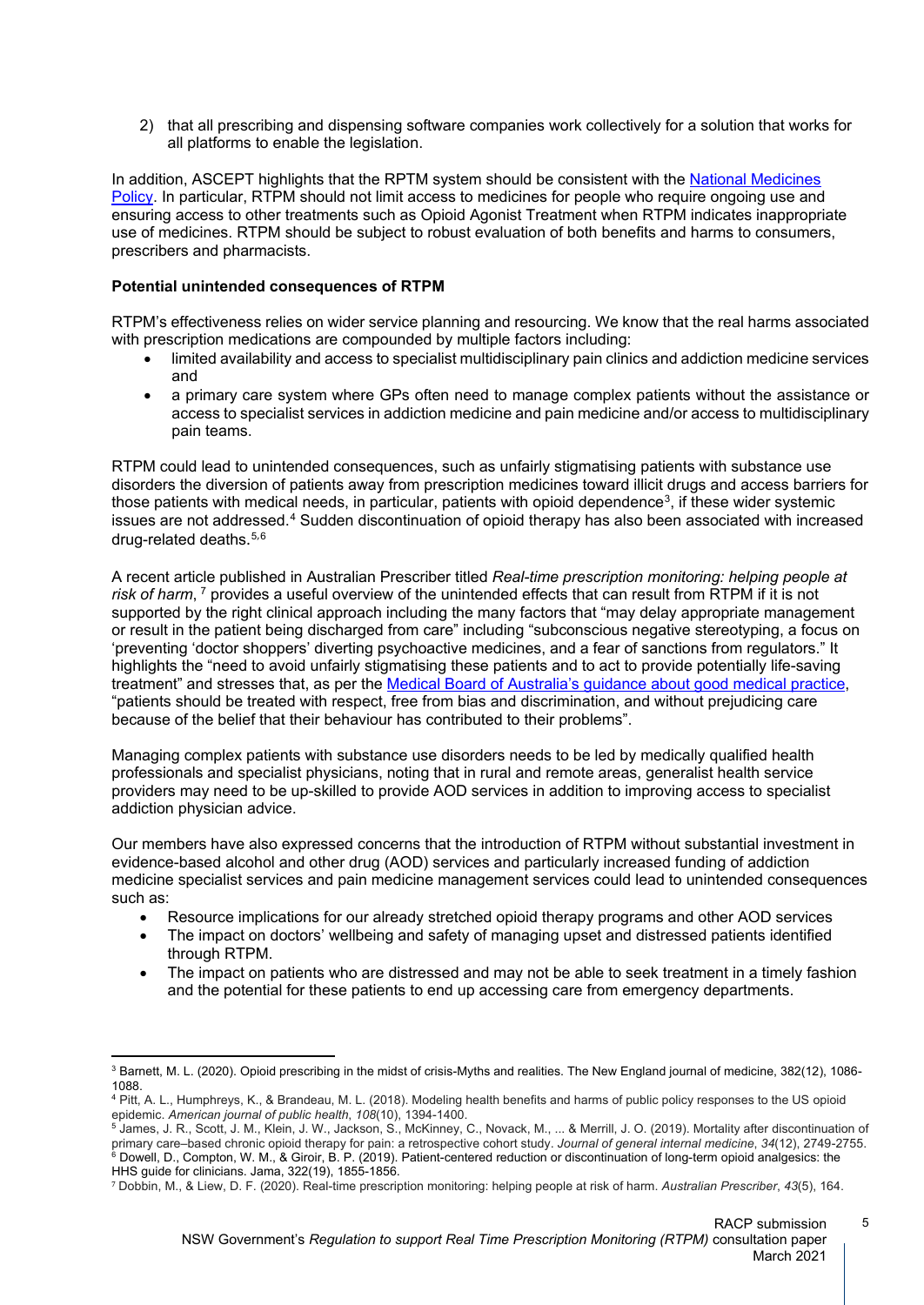To avoid the unintended consequences of RTMP, it needs to be delivered within a broader framework that anticipates and mitigates against inadvertent consequences. This requires resourcing a multipronged and sustainable suite of strategies - such as improving availability and access to multidisciplinary teams of qualified health professionals with expertise in addiction medicine and pain management; increased funding for addiction medicine and other evidence-based alcohol and drug treatment services more broadly, and training of GPs in managing patients with prescription drug and other substance use disorders.

#### **Ensuring prescribers are well informed about RTPM and how to support patients identified through the system.**

We note that, as outlined in the Consultation Paper, the NSW Ministry of Health will provide "comprehensive training to doctors and pharmacists on how to use the system to ensure safer prescribing and dispensing as well as how to support the needs of patients" to give "doctors and pharmacists the confidence and skills to continue to provide patients with the safest and most appropriate advice and ongoing care." We welcome this training and stress that it should be developed with expert input from addiction medicine specialists and that it should include training for both specialist physicians and GPs in addition to pharmacists. We also strongly recommend that to complement this training, the NSW Ministry of Health develops clinical guidelines aimed at all prescribers to cover issues such as what actions prescribers should take when a patient is identified through RTPM, how prescribers should communicate with each other regarding notifications about an individual patient in their care and where prescribers should direct patients identified as having a substance use disorder for support and assistance. Additionally, it is essential that clear evidence-based guidance on safe and effective opioid tapering be made available to all prescribers.<sup>[8](#page-5-0),[9](#page-5-1)</sup> These resources need to be developed in close consultation with expert medical practitioners including addiction medicine physicians, general practitioners, psychiatrists, clinical pharmacologists, nurse practitioners and pharmacists.

In addition to training GPs and specialists and developing clinical guidelines, it is important to note that the treatment of patients with concurrent chronic pain and substance use disorders needs to be substantially improved as there are currently few services which provide access to both addiction and pain specialists. The evidence about how best to treat these patients is also unclear so we recommend the NSW Government invests in research, evaluation and service models that combine pain and addiction medicine to build the evidence-base on how best to treat these complex patients. This should be done in close consultation and collaboration with addiction medicine specialists and pain specialists.

#### **Increased resources for Addiction Medicine and other alcohol and other drug services are needed to ensure the effectiveness of RTPM**

RTPM is being introduced in a context where alcohol and other drug treatment services in Australia including in NSW are chronically underfunded and overstretched, despite compelling evidence of their cost effectiveness. The funding currently provided for alcohol and other drug treatment services is not commensurate with the needs of the population. A review in 2014 found that alcohol and other drug treatment services in Australia met the need of fewer than half of those seeking the treatment.<sup>[10](#page-5-2)</sup>

Over many years, the RACP and the AChAM have repeatedly identified the underfunding of drug and alcohol treatment services as a matter requiring the urgent attention of successive governments. Sustained, long-term funding to increase the capacity of drug and alcohol services to meet the demand for treatment, combined with real and persistent efforts to reduce disadvantage and inequities within society, is the only real solution to reducing substance dependency. Access to quality treatment, delivered by a suitably trained workforce, is fundamental for anyone struggling with addiction, and this should be the main priority for policy development and investment in this area.

At present, there is a shortage of addiction medicine specialists across Australia and this is felt most acutely in regional and rural Australia. In NSW, addiction medicine specialist positions are very difficult to fill outside the Sydney metropolitan area and there is currently no state or national approach to addressing these key

<span id="page-5-0"></span><sup>8</sup> Dowell, D., Compton, W. M., & Giroir, B. P. (2019). Patient-centered reduction or discontinuation of long-term opioid analgesics: the HHS guide for clinicians. *Jama*, *322*(19), 1855-1856.

<span id="page-5-1"></span><sup>9</sup> US Department of Health and Human Services. (2019). HHS guide for clinicians on the appropriate dosage reduction or discontinuation of long-term opioid analgesics. *Washington, DC: US Department of Health and Human Services*.

<span id="page-5-2"></span><sup>10</sup> Ritter, Alison, and Mark Stoove. "Alcohol and other drug treatment policy in Australia." Med J Aust 2016; 204 (4): 138.